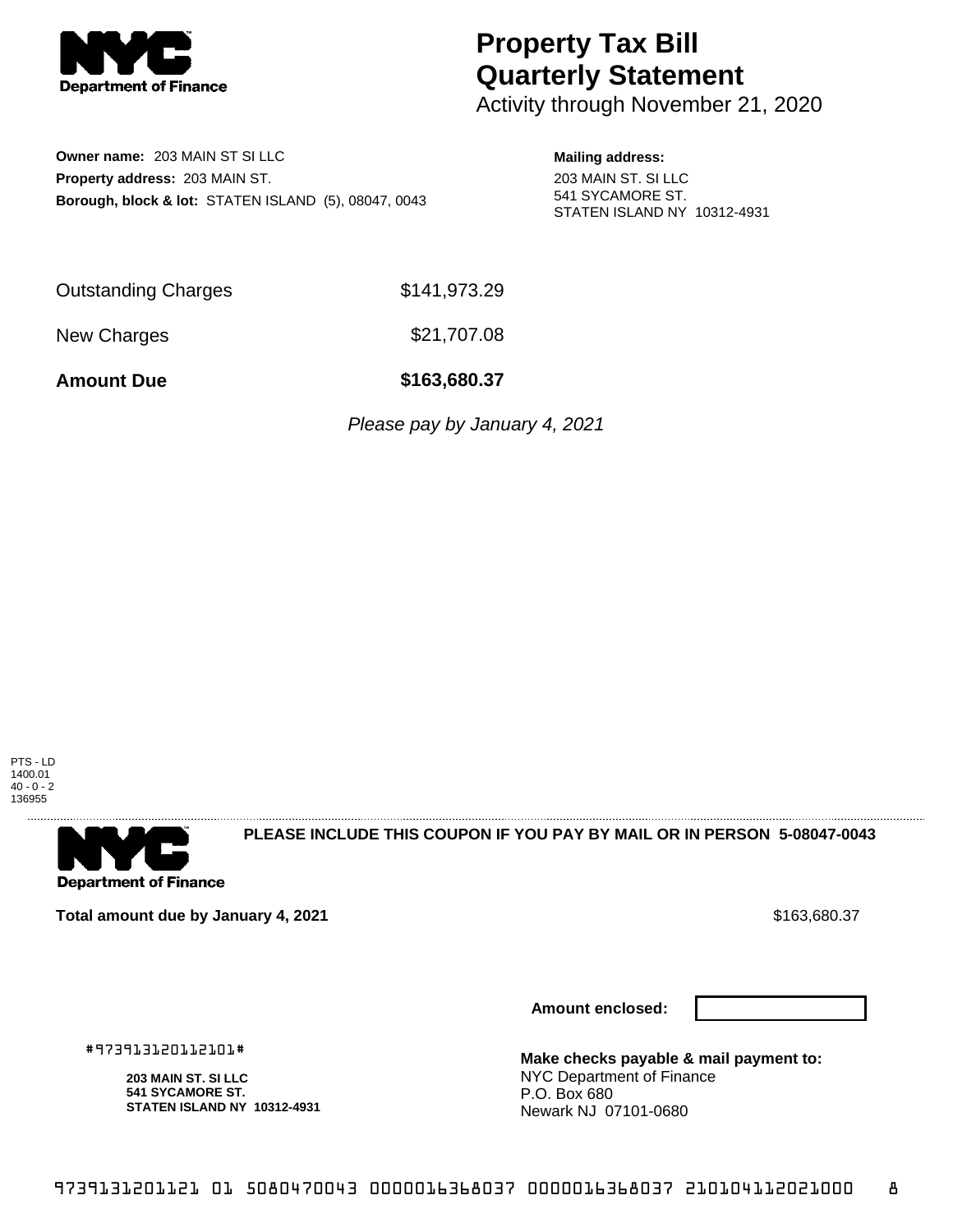

| <b>Billing Summary</b>                                                     | <b>Activity Date Due Date</b> | <b>Amount</b> |
|----------------------------------------------------------------------------|-------------------------------|---------------|
| Outstanding charges including interest and payments                        |                               | \$141,973.29  |
| Finance-Property Tax                                                       | 01/01/2021                    | \$22,448.60   |
| Adopted Tax Rate                                                           |                               | $$-741.52$    |
| <b>Total amount due</b>                                                    |                               | \$163,680.37  |
| How We Calculated Your Property Tax For July 1, 2020 Through June 30, 2021 |                               |               |
|                                                                            | Overall                       |               |
| Tax class 2 - Residential More Than 10 Units                               | <b>Tax Rate</b>               |               |
| Original tax rate billed                                                   | 12.4730%                      |               |
| New Tax rate                                                               | 12.2670%                      |               |
| <b>Estimated Market Value \$800,000</b>                                    |                               |               |
|                                                                            |                               | <b>Taxes</b>  |
| <b>Billable Assessed Value</b>                                             | \$359,955                     |               |
| <b>Taxable Value</b>                                                       | \$359,955 x 12.2670%          |               |
| <b>Tax Before Abatements and STAR</b>                                      | \$44,155.68                   | \$44,155.68   |
| Annual property tax                                                        |                               | \$44,155.68   |
| Original property tax billed in June 2020                                  |                               | \$44,897.20   |
| <b>Change In Property Tax Bill Based On New Tax Rate</b>                   |                               | $$-741.52$    |

**NEW LAW:** To learn about Local Law 147, which requires residential buildings with three or more units to create a policy on smoking and share it with current and prospective tenants, visit www.nyc.gov/health/tobaccocontrol.

Please call 311 to speak to a representative to make a property tax payment by telephone.

For information about the interest rate charged on late payments, visit nyc.gov/taxbill.

### **Home banking payment instructions:**

- 1. **Log** into your bank or online bill pay website.
- 2. **Add** the new payee: NYC DOF Property Tax. Enter your account number, which is your boro, block and lot, as it appears here: 5-08047-0043 . You may also need to enter the address for the Department of Finance. The address is P.O. Box 680, Newark NJ 07101-0680.
- 3. **Schedule** your online payment using your checking or savings account.

#### **Did Your Mailing Address Change?** If so, please visit us at **nyc.gov/changemailingaddress** or call **311.**

When you provide a check as payment, you authorize us either to use information from your check to make a one-time electronic fund transfer from your account or to process the payment as a check transaction.